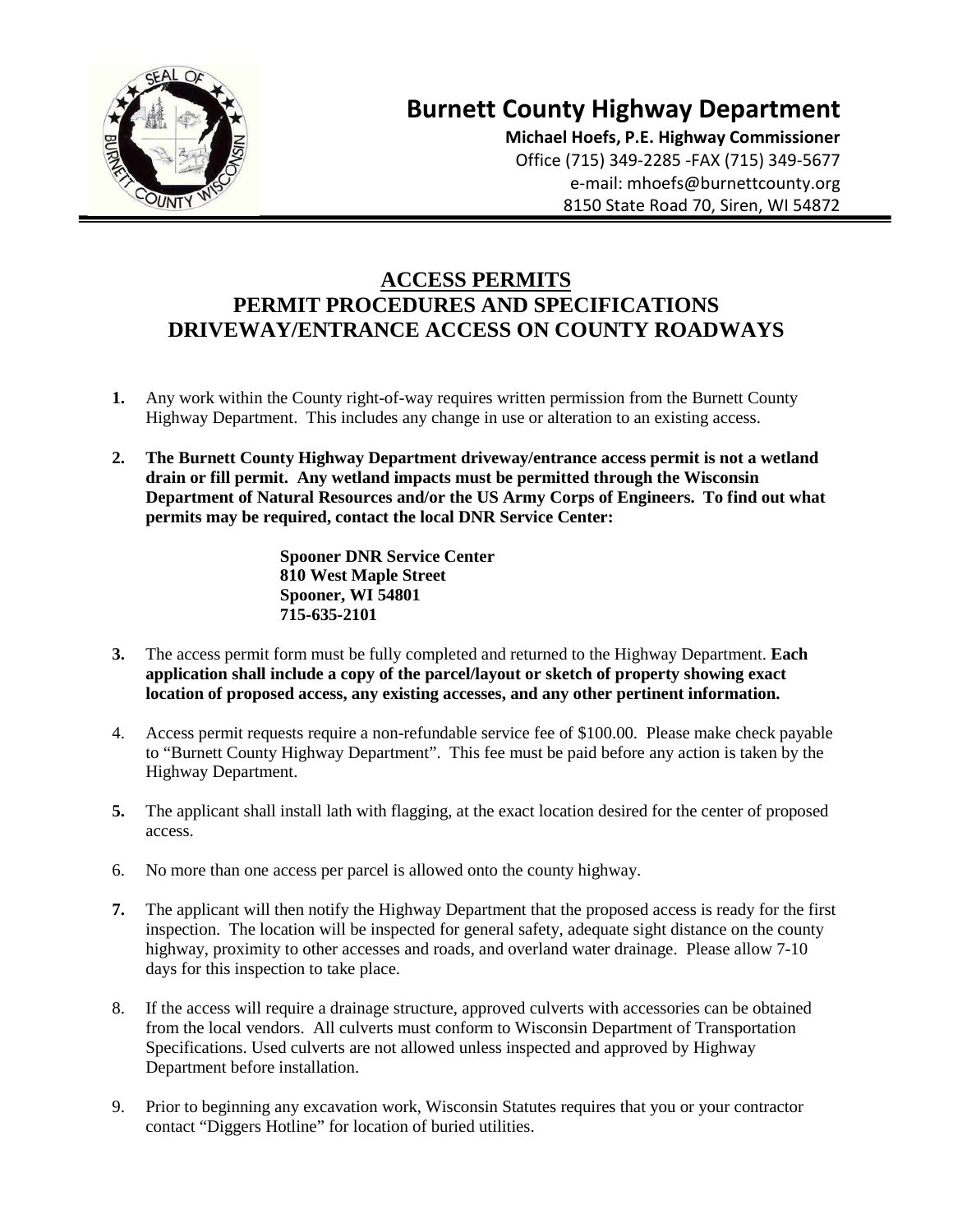- 10. Culverts will be placed in the ditch bottom. If two sections of culvert pipe are needed, an approved connector for the specific type of pipe will be required to join the sections together. It is the responsibility of the applicant to keep the culvert clean and free of debris.
- **11.** The driving surface of the driveway/entrance shall be a minimum of 20 feet wide. At least 4 inches of Class 5 gravel must be placed over the driving lanes. Whenever possible, the driving lane must have a negative grade from the county highway such that sediment does not flow onto the county highway. The driveway/entrance shall connect perpendicular to the county highway perpendicular at a 90-degree angle.
- 12. Side slopes on the driveway/entrance shall be no steeper than a 3H:1V grade. (1 foot vertical drop for every 3 feet horizontally). Side slopes must extend from the edge of the driving lane to the end of the culvert pipe. Vegetation shall be established on the side slopes with topsoil, seed, and mulch. Turf needs to be established before final approval is granted. Other forms of side slope protection are not allowed unless approval is granted by the Highway Department.
- 13. Placement of mailboxes is the responsibility of applicant. Contact your local postal carrier to determine which side of the roadway and the height and offset the mailbox.
- 14. If equipment and vehicles need to be parked on the county highway during the work, proper traffic control shall be implemented. All traffic control devices, barricades, flashers, etc. shall be furnished by the applicant and shall be in accordance with the most recent edition of the Wisconsin Manual on Uniform Traffic Control Devices, including the Temporary Traffic Control Zone Layout Field Manual.
- 15. Any damage to the county highway surface due to loading, unloading, or operating equipment will be billed to the applicant.
- 16. Follow Specifications and Procedures carefully. Applicant will be assessed \$50.00 for each additional inspection due to applicant's failure to meet specifications and procedures.
- 17. If the completed work does not comply with the specifications, the applicant will be notified by mail requesting the work to be corrected within 30-days. This may entail complete removal of the driveway/entrance. If the corrections are not completed within the 30-days correction period, the Highway Department will make the required corrections and bill the applicant for the cost of the work.
- 18. If the Highway Department does not approve the access request, the applicant can appeal the denial to the Burnett County Infrastructure Committee.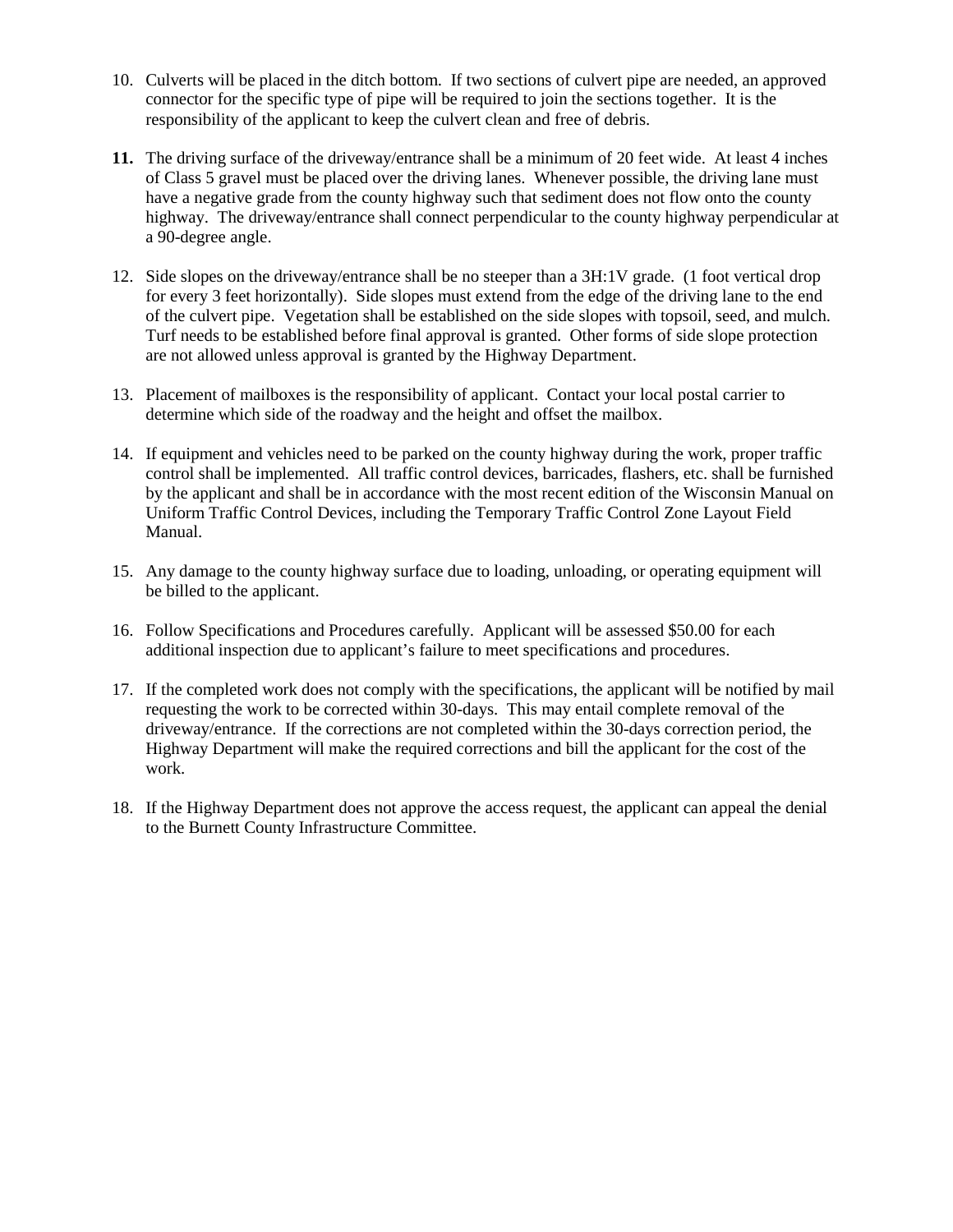#### EXHIBIT #1

### PERMIT TO INSTALL ACCESS DRIVEWAY TO COUNTY TRUNK HIGHWAY

The undersigned and designated applicant requests permission to construct the driveway(s) hereinafter described on county trunk highway right of way, and in consideration of being granted permission, as evidenced by the approval the authorized representative of the Highway Commission, binds and obligates himself to construct the driveway(s) in accordance with the description contained herein and sketches, if any, attached hereto, and to abide by the general requirements and location design and construction requirements set forth on this form.

#### **DESCRIPTION**

|                                                                                                                                                                                                                                                       |  |  |                    | $Sec.$ Th. North, R                                                                                                        |
|-------------------------------------------------------------------------------------------------------------------------------------------------------------------------------------------------------------------------------------------------------|--|--|--------------------|----------------------------------------------------------------------------------------------------------------------------|
|                                                                                                                                                                                                                                                       |  |  |                    |                                                                                                                            |
|                                                                                                                                                                                                                                                       |  |  |                    |                                                                                                                            |
| Description of proposed work on right of way, culvert requirements, if any, (size and length) and special restrictions, intersection<br>clearances, and other details of the proposed installation, including reference to attached sketches, if any: |  |  |                    |                                                                                                                            |
| provide proper drainage along the highway.                                                                                                                                                                                                            |  |  |                    | A ____________ inch diameter culvert pipe, ________________ feet in length shall be installed under the (each) driveway to |
| The work proposed under this permit will be completed by _______________________                                                                                                                                                                      |  |  | $\frac{1}{(date)}$ |                                                                                                                            |
| To be completed by Highway Department                                                                                                                                                                                                                 |  |  |                    |                                                                                                                            |
| This application and terms and conditions of proposed permit agreed to.                                                                                                                                                                               |  |  |                    |                                                                                                                            |
| (Print or type name here)<br>(Print or type name here)                                                                                                                                                                                                |  |  |                    |                                                                                                                            |
| (applicant)                                                                                                                                                                                                                                           |  |  |                    |                                                                                                                            |
|                                                                                                                                                                                                                                                       |  |  |                    |                                                                                                                            |
| Approved Burnett County Highway Department                                                                                                                                                                                                            |  |  |                    |                                                                                                                            |
|                                                                                                                                                                                                                                                       |  |  |                    |                                                                                                                            |